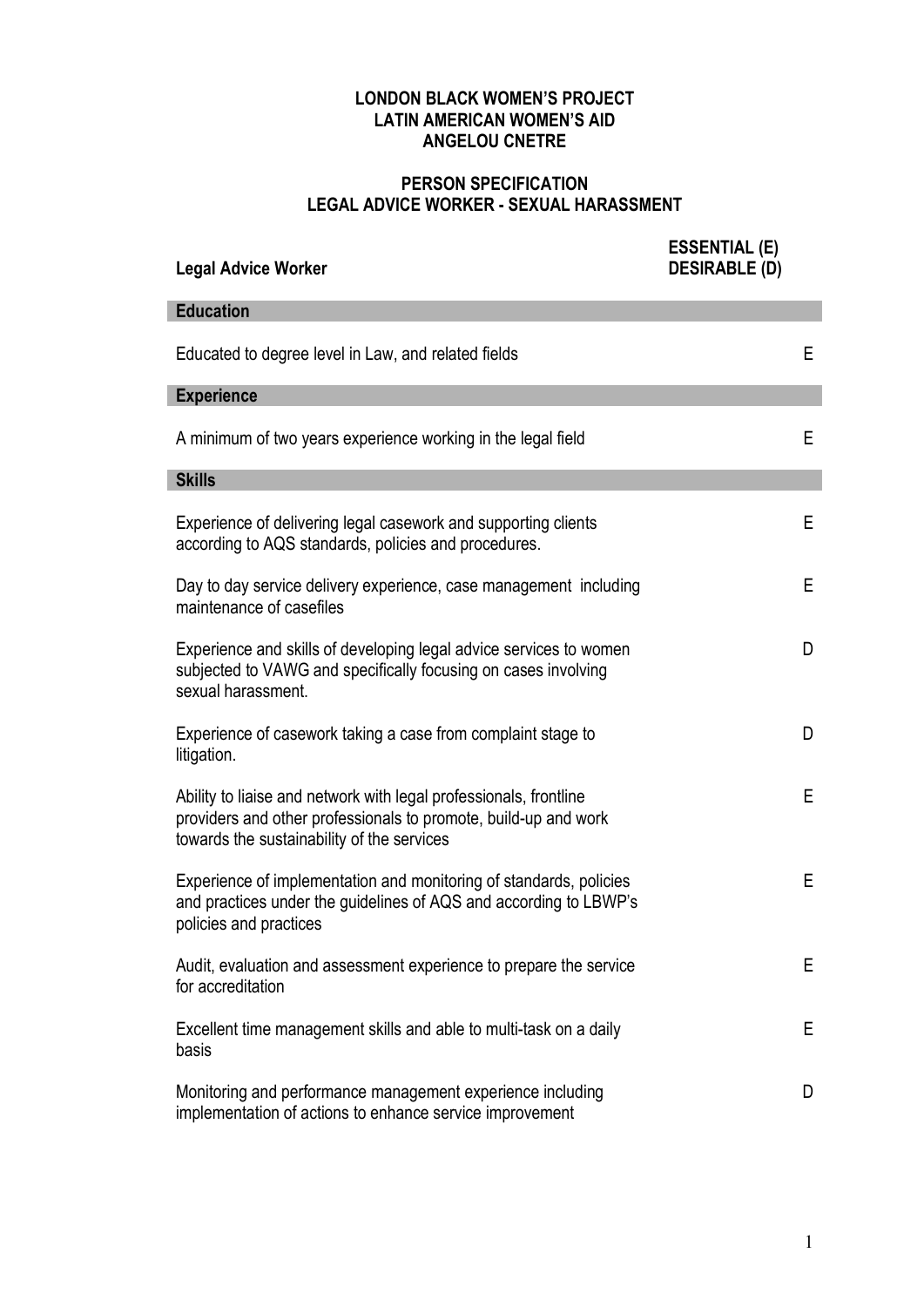| Excellent communication skills, able to relate to diverse audiences<br>and communicate complex information                                                                                 | Е |
|--------------------------------------------------------------------------------------------------------------------------------------------------------------------------------------------|---|
| Experience of developing materials and other legal advice resources<br>using the casework and delivering capacity support to professionals<br>across fields.                               | Е |
| Marketing and promotion skills                                                                                                                                                             | D |
| Ability to build up a client base for the service, understanding service<br>user needs and articulating these to provision                                                                 | Е |
| Experience of one to one client casework                                                                                                                                                   | E |
| Able to demonstrate self motivation and initiative on a daily basis                                                                                                                        | Е |
| Able to work independently as required and as a part of team when<br>necessary                                                                                                             | Е |
| Networking ability and able to relate to diverse organisations and<br>sectors to promote and build-up the service                                                                          | Е |
| Computer literate. Must have Microsoft Office skills including word and<br>excel.                                                                                                          | Е |
| Good report writing skills with experience presenting good quality<br>information to management standard.                                                                                  | Е |
| Consultation skills and experience with service users, providers and<br>professionals                                                                                                      | E |
| Experience and skills in managing and planning work and knowledge<br>of work plan systems including project management                                                                     | Е |
| Ability to appraise work, provide feedback and follow-up of tasks and<br>projects as assigned and make consistent and constructive progress<br>to achieve a clear and satisfactory output. | E |
| Able to review strategic documents and policies, and translate these<br>to plans and actions                                                                                               | D |
| Knowledge                                                                                                                                                                                  |   |
| Knowledge of specialist issues and legal advice around gender-based<br>violence and related issues for BME women                                                                           | Е |
| Knowledge of the needs and concerns of BME women specifically<br>around their legal rights and their need for advice and information                                                       | E |